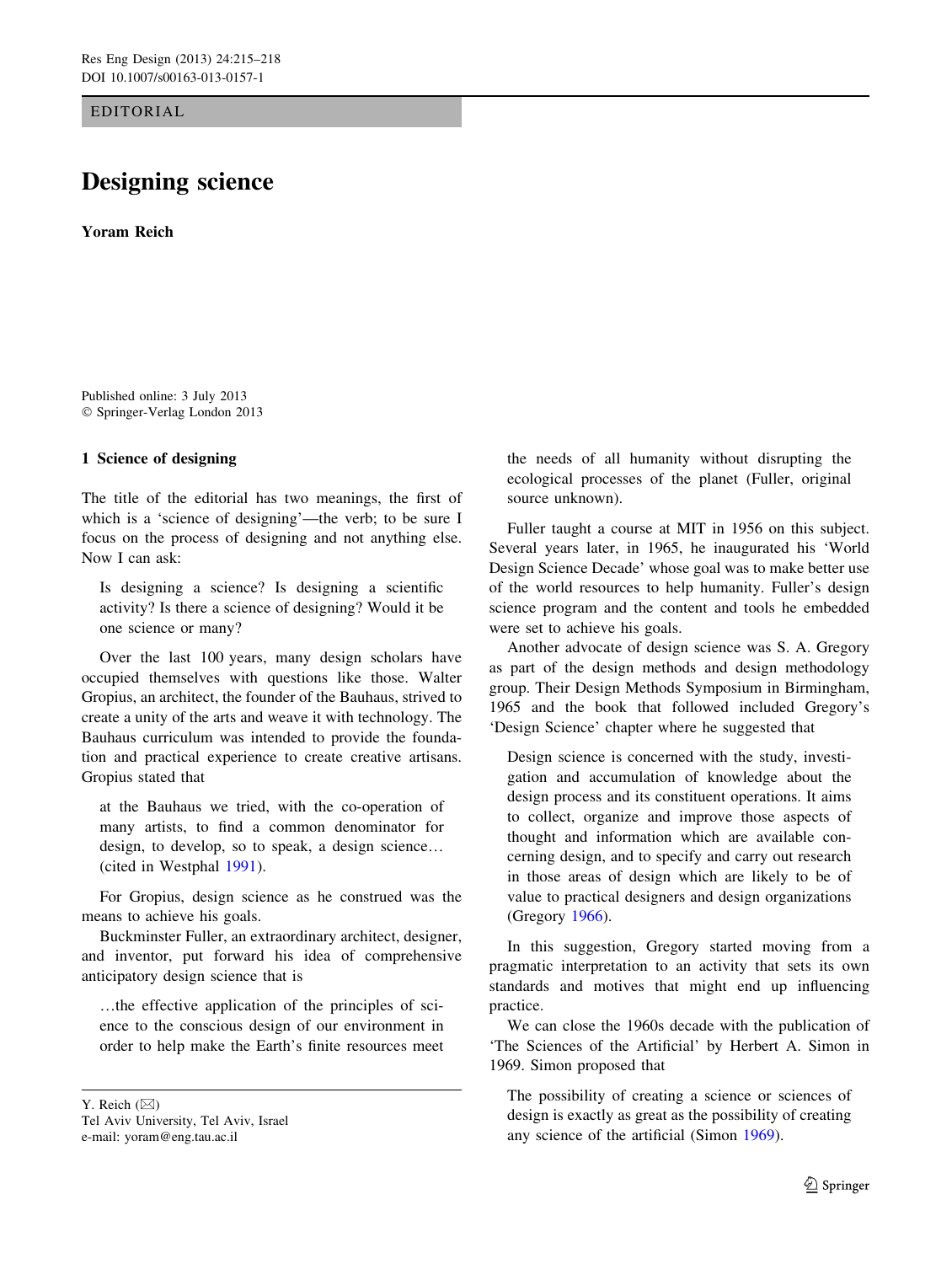The content of this science would be

a body of intellectually tough, analytic, partly formalizable, partly empirical, teachable doctrine about the design process (Simon [1969](#page-3-0)).

For Simon designing was problem solving. ''The rational problem-solving paradigm, based on the conceptual framework that Simon introduced, is still a dominant paradigm in the field'' (Dorst [2006](#page-3-0)). However, it has become clear through many critical studies that problem solving does not capture the essence of designing (Dorst [2006;](#page-3-0) Hatchuel [2001;](#page-3-0) Hatchuel et al. [2013\)](#page-3-0). Consequently, design science so construed, has no chance to impact the core of design practice only to become an academic study for its own sake.

Through these sources, we observe a definite development in the concept of design science. From a pragmatic entity whose goal is to provide better foundation for impacting practice and the world (Gropius, Fuller), through a gradual organized activity for knowledge accumulation that may be valuable to designers (Gregory), to a new branch of science concerning itself with studying artificial objects that has its own merit as a scholarly activity (Simon). This move in the meaning of design science might not be surprising. First, it echoes a similar shift in engineering education during the previous century. Second, the proponent in the extremes of the range were on the earlier side Gropius and Fuller—two active design practitioners—while on the later side was Simon—a prolific social scientist and Nobel Prize winner in economics.

There have been many other design scholars in the 60s that discussed those introductory questions; in the years since, scholars such as Wojciech Gasparski, John N. Warfield, Vladimir Hubka and W. Ernst Eder, Donald Schön, Nigel Cross, and Nam P. Suh, have put forward significant contributions with many others. Those views fall in the range mentioned before: between a pragmatic endeavor to an academic activity with its own merit.

To illustrate this point I add two examples in that range that might seem different but are not far from each other on the academic end of the range. Vladimir Hubka and W. Ernst Eder proclaimed that

With the introduction of Design Science we can achieve neither spectacular and rapid successes, nor double-digit percentages of savings. With certainty we can say that Design Science is a decisive step in the direction of progress and will bring a long-term improvement of designing, both in the procedures of the designers and with respect to the quality of the manufactured products. But, as for any science or theory, it is not expected that it can be directly applied to the real problems of designing engineers.

Improvements must on one hand be derived from science and adapted to the practice, and on the other hand where improvements originate from the practice, they must be inserted and absorbed into the science. Technical knowledge presented in a new order, totality and form then becomes a striking and productive tool for designers. Essential positive effects are to be expected in a relatively short time in engineering education, and through suitable derivations and adjustments of this science for particular purposes (Hubka and Eder [1996\)](#page-3-0).

While Nigel Cross concluded in one of his papers on the subject that

The 'science of design' refers to that body of work which attempts to improve our understanding of design through 'scientific' (i.e., systematic, reliable) methods of investigations (Cross [1993\)](#page-3-0).

In that paper, Cross ([1993\)](#page-3-0) proposed a distinction between the terms 'science of design' and 'design science', creating a dichotomy that is related to the range I proposed.<sup>1</sup> 'Science of design' relates to the earlier interpretation but not entirely because it adopts the standard view of science rather than questioning it and designing it afresh. The term 'design science' relates to the latter end—the academic end of the range. Since the terms are the same in English, I do not differentiate them but present different interpretations given by different scholars.

By analyzing the search trends in Google for the terms 'design science' or 'science of design' in the last decade we could see a decline in the interest of scholars in this topic. Why then do I bother to raise the issue now? The reason is pragmatic, based on an urgent need to offer solutions to major crises we see around us. The vision is that designing can offer insight into these world challenges. We also observe that multiple disparate communities are working on issues of design without exchanging and building upon each other's knowledge. Given the global context and dispersed interest, it seems that progress in solving major real problems could result from a renewal of the subject. Therefore, let us come back to the introductory questions, and ask why do we bother to ask questions about designing science? Why do we care about whether there is a science of designing or designing science? Why do we want to have such a science?

There are standard answers to these questions. First, many people perceive science as a means to get true understanding and knowledge about the world that may

<sup>&</sup>lt;sup>1</sup> In contrast, the two terms are clearly equated in an introduction to Simon's paper by Diani ([1988\)](#page-3-0): ''Many attempts have been aimed at creating a scientific environment for design or, to put it bluntly, to create a science of design, a design science.''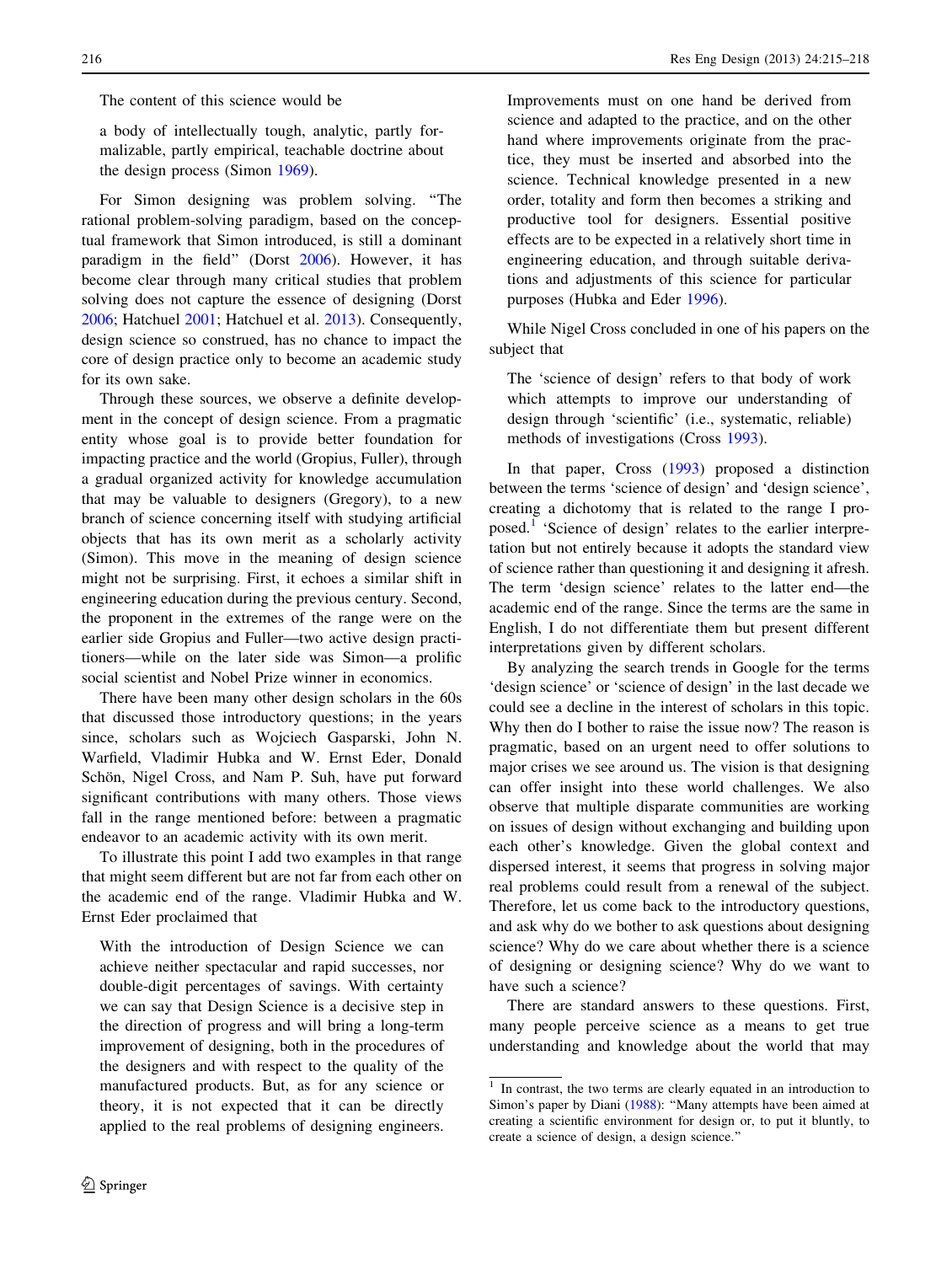subsequently be used to control and influence the world. Second to be considered a science means legitimacy from fellow researchers in scientific disciplines such as physics and other 'hard sciences' as well as recognition by the public including industry and funding agencies. But are these answers correct or instrumental to our cause? And what is our cause? I'll come to this important question later.

Clearly the meaning and value of science is exaggerated on several grounds in these answers. First, we tend to believe that science leads to uncovering truth, unquestionable facts about the world. But considering titles such as: ''Inner Contradictions of Rigorous Research'' (Argyris [1980\)](#page-3-0), ''The Business of Science'' (Fishlock [1975](#page-3-0)), ''The Great Betrayal: Fraud in Science'' (Judson [2004](#page-3-0)), and more specific titles such as ''Why most published research findings are false'' (Ioannidis [2005](#page-3-0)), we should be very cautious in accepting blindly the results of scientific activities as 'truth'. To claim the search for the science of designing is a search for a single truth cannot be a driving goal for design research.

Second, some of us look at the sciences with envy as we are often made to believe that their goal is to uncover the single truth; to uncover the 'one unified theory' that explains all phenomena. But even in physics this single truth has been elusive and there is no agreement on the grand theory. To date, there are incommensurate theories in physics (Smolin [2006](#page-3-0)) and even one of the greatest physicists of our times reversed his early opinion and has called for a multitude of theories (Hawking and Mlodinow [2010\)](#page-3-0).<sup>2</sup> Therefore, thinking of science as a road to reach a grand theory of design is moot. Sometimes, and in particular in design, it is also unclear whether results in one study, assume for a moment to be 'true,' translate at all to another context. Moreover, each result of a study is subjected to multiple interpretations. This multiplicity has already been acknowledged (Konda et al. [1992](#page-3-0); Subrahmanian et al. [2011;](#page-3-0) Ziman [2003](#page-3-0)). Consequently, thinking that science will help us resolve this inherent multiplicity, or what some of us might consider that this 'confusion' is misguided misses the point. Especially for the science of designing a quote from the pragmatic philosopher Richard Rorty captures the essence of an inquiry,

We cannot regard truth as a goal of inquiry. The purpose of inquiry is to achieve agreement among human beings about what to do, to bring consensus on the end to be achieved and the means to be used to achieve those ends. Inquiry that does not achieve coordination of behavior is not inquiry but simply wordplay (Rorty [1999\)](#page-3-0).

Would it be surprising for readers to realize that mathematics, sometimes referred to as the 'mother of all sciences,' advances in the same way through agreements and consensus (De Millo et al. [1979](#page-3-0); Reich et al. [2008\)](#page-3-0)?

Third, I would like to challenge the perception that science has some higher status than design as perceived by many even in our circles. When physicists study physical phenomenon, like gravity, it makes sense to ask questions like ''is gravity influenced by the mass of the objects?'' But we need to remember that we do not see the gravity force. In fact, force is a concept invented by us and there could be alternative ways to conceptualize it. The question then becomes not what is a force, but how can we design force better so that it could be measured and will enhance our understanding of natural phenomena. So the language of science is not about what exist but what metaphors could be designed to improve our understanding (Gregory [1990](#page-3-0); Lakoff and Johnson [2003\)](#page-3-0). Clearly design goes deeper into the sciences as the means to devise all the instruments for collecting data. In fact, there are discoveries such as the Higgs boson particle or far away stars that are solely based on measured traces that are used in calculations and interpreted as discoveries of never-to-be-seen objects. Design is therefore the framing tool and the source of instrumentation. If we consider that even mathematics the tool employed in the sciences is also a design discipline (Reich et al. [2008\)](#page-3-0), then science is nothing but designing.

## 2 Designing a science

Since science has no supremacy over design, and as science has evolved and accumulated extensive experience related to designing research methodologies and practices, there is value in exploring science in relation to designing. Consequently, I turn to the second interpretation of the title of the editorial—designing a science—the science of designing. For us, designers, the way to approach answering the introductory questions is through designing. In doing so, we merely return to the ideas of Gropius and Fuller.

Such an interpretation burdens us, because we have to think of the meaning we wish to ascribe to this new science or specify what the cause of our designing is. If we wish to create a body of knowledge about how single designers solve simple design problems, we can create the research methodology to support this. If we want to develop a science to help humanity solve its pressing problems, we need a very different science and research methodology than for studying a single designer (Reich [1994](#page-3-0)). If we try to convince each other that one interpretation of science is better

<sup>2</sup> The choice of title for Hawkins' book—the grand design—is very revealing.